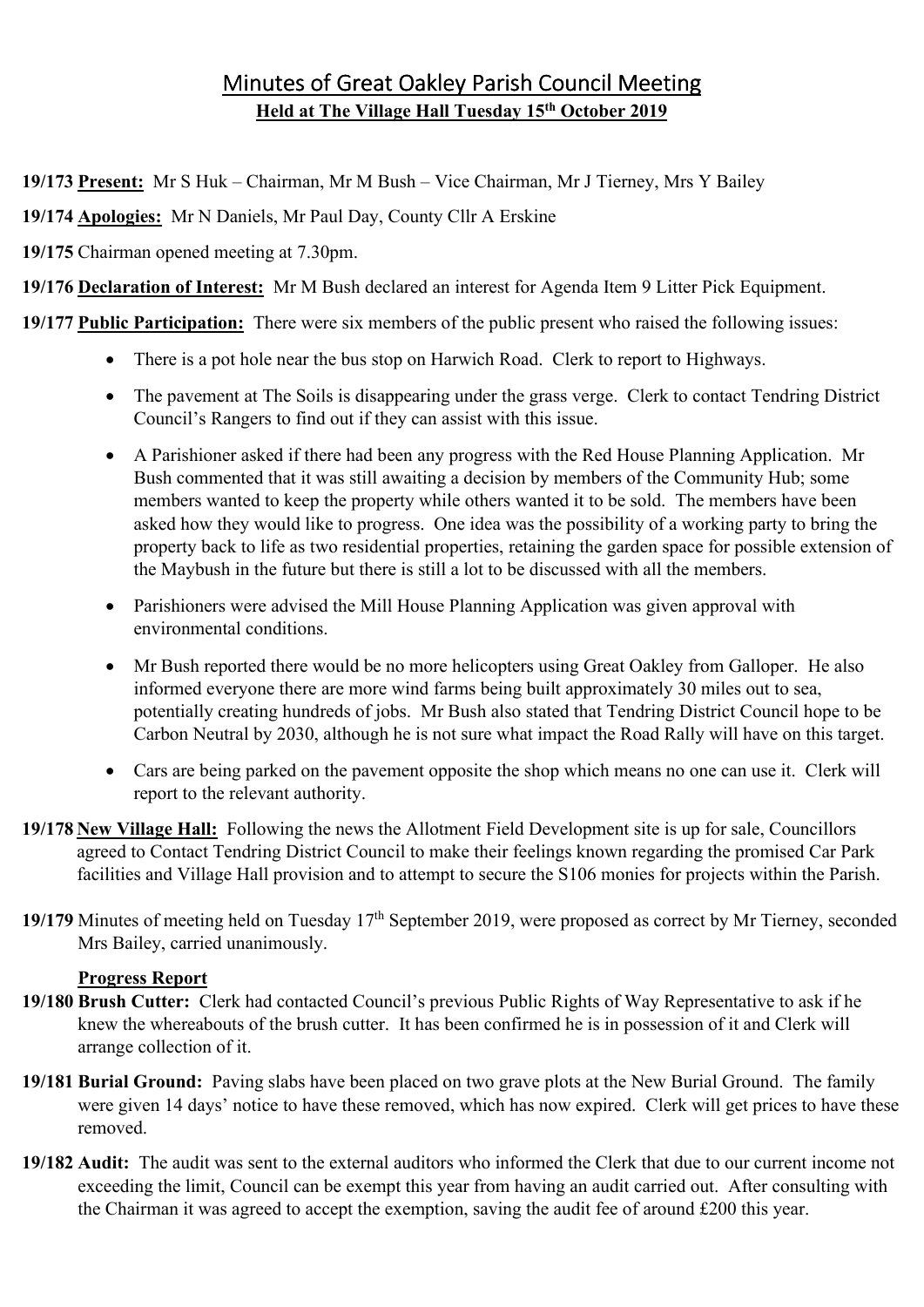- **19/183 Water Bill:** At last month's meeting Councillors queried why there were two invoices for the supply of water to the Village Hall. Clerk informed Council that the waste water and fresh water were under two companies with two separate invoices. These invoices add up to the one payment that used to be paid.
- **19/184 Coast To Coast:** It appears the Parish Council meeting dates are not being published in Coast to Coast. Being close to the end of the year Clerk will send next year's dates to the Editor as there is not enough time to submit November or December's date.
- **19/185 Village Entrance Sign:** One of the village entrance signs was in need of replacement or refurbishment. Mr Daniels offered to arrange for a new sign with a slightly new design which he hopes will be installed by the time we have our next meeting.
- **19/186 Christmas Tree:** Parishioners have asked Council if they can put up a Christmas Tree near the War Memorial. Mr Daniels contacted our street light maintenance contractor who has advised him the street light electricity supply can be used with permission. This is still ongoing.
- **19/187 December Meeting:** At last month's meeting residents were concerned the Parish Council meeting always fall on the carol service evening so a suggestion was made to move the date of the Parish Council meeting. Councillors agreed to change the meeting to the  $10<sup>th</sup>$  December 2019.
- **19/188 Highways:** Mr Bush updated Council on the Beaumont Ditch situation saying that Enforcement have carried out a site visit but doesn't know to what extent. Chairman asked if the resident has adequate Public Liability Insurance in the event of an accident.

Mr Daniels reported a broken concrete bollard on the corner of Farm Road to be told by Highways they do not consider it important enough to repair, which is disappointing as it's in a Conservation Area. Mr Daniels reported a quick survey showed 40% of road signs in the village are damaged, obscured or missing and he will take photos and reported on Highways website.

 Mr Daniels has received several complaints regarding diverted overnight HGV traffic pushing oncoming vehicles into ditches and being very noisy in the early hours. There was a crash near EPC associated with this diversion. He suggests a letter of complaint regarding this.

 Mr Daniels also reported the Bus Shelters are becoming overgrown with brambles/vegetation. Clerk will contact Tendring District Council Rangers about this. He has also reported fly tipped ceramic panelling on B1414 to TDC.

**19/189 Play Area Maintenance:** The Annual Play Area Inspection highlighted some areas that needed attention which included Basket Swing Safety Surface, Basketball Hoop and the Zip Wire. Clerk contacted a local Play Area Maintenance Contractor for advice and costs to repair/replace.

**The wet pour safety surfacing** has two areas of damage. It is proposed to remove all of the loose material within the areas then cut and clean the edges to install new black wet pour at a cost of £395. Proposed Mr Tierney, seconded Mr Bush, carried unanimously.

**The Basketball Hoop** has been bent and the steel has been split. It is proposed to remove and dispose of the damaged hoop and replace with a heavy duty, vandal resistant stainless-steel hoop and stainless-steel net at a cost of £187. Proposed Mrs Baily, seconded Mr Bush, carried unanimously.

Council agreed to contact Tendring District Council to find out the situation with S 106 money. If there is enough left after the play area fence, Council will apply for the above costs.

**The zip wire** wooden cross bar has a very large split which requires replacement. One support leg has a large shake/split running through a fixing point and another leg has the onset of decay. The Contractor offered two options, one to simply replace both legs, the other is to make repairs to the legs as advised by Spiel Art. As these costs are extremely high Council agreed to defer a decision seeking further advice and prices/funding options.

**19/190 Litter Pick Equipment:** Little Oakley Parish Council have contacted Council asking if we would like to share the cost of buying litter pickers, hoops, hi-vis vests and bags. The equipment would be strong enough to withstand repeated use. They thought sharing would keep costs down and save someone having to collect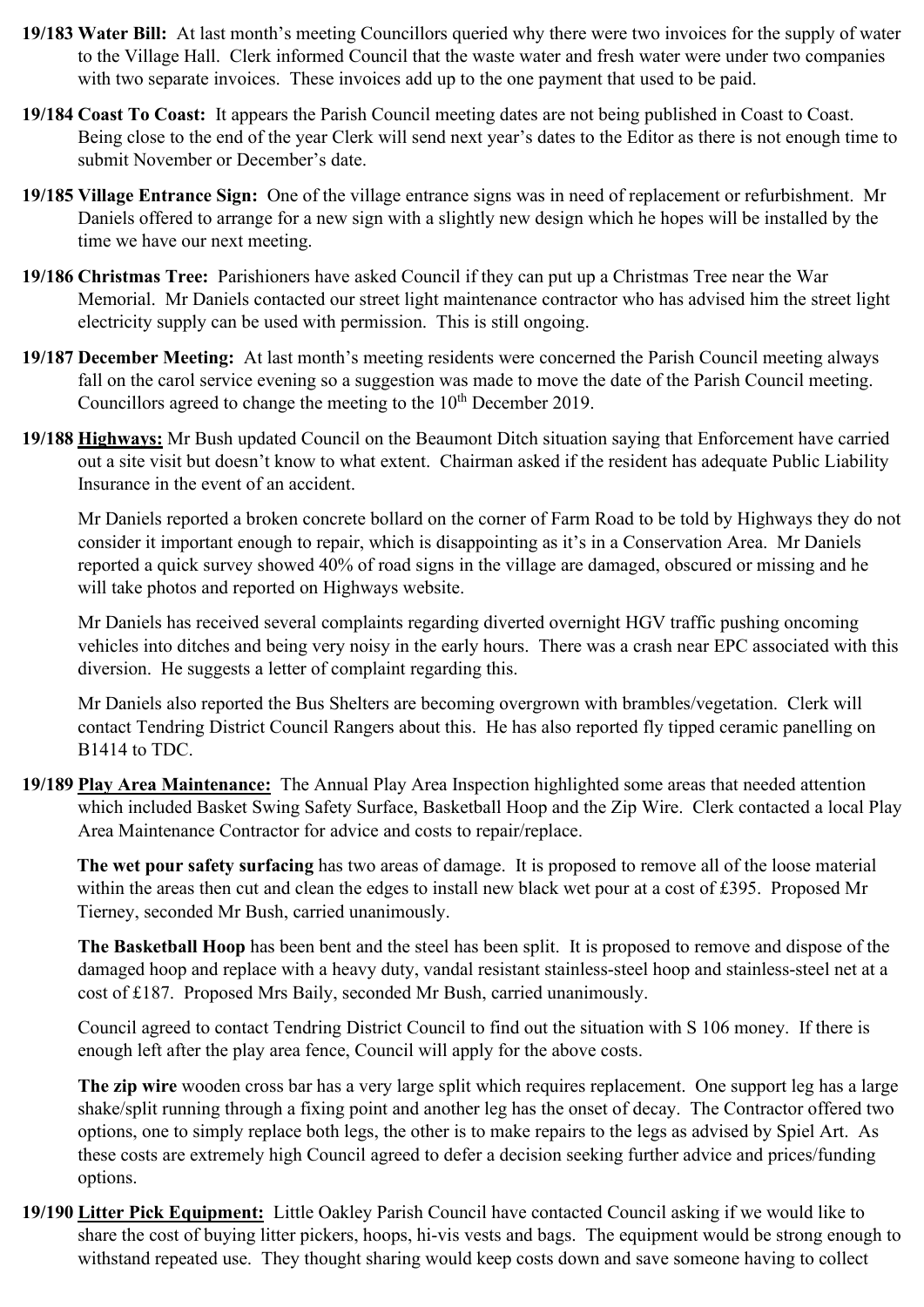them from Weeley each time a litter pick was carried out. The cost for everything is around £200 split between both Parish Councils.

Council have previously purchased items for the litter picking group at which point Mr Daniels observed they should have approached Exchem for a donation. Chairman suggested they do so this time in the first instance and maybe other local companies as well before we can make a firm decision.

- **19/191 Bench:** Council has received a request for a Parishioner to install a Memorial Bench at the New Burial Ground. Money has been raised by their family and are keen to provide one at a suitable location. Council agreed in principle, subject to agreeing a suitable location. Chairman suggested the area to the top of the Burial Ground that overlooks the area. Clerk will make contact with this suggestion. Proposed Mr Bush, seconded Mrs Bailey, carried unanimously.
- **19/192 Website:** The Parish Council Website is over 10 years old and we receive no support from our website providers. Uploading new material to the website can be an issue and a challenge to maintain. Mr Tierney has looked into other options with one of them costing £150 set up fee and £150 hosting per year. Council agreed in principle with Mr Tierney looking at our options.
- **19/193 Public Rights of Way:** At last month's meeting Public Rights of Way maintenance was discussed and Cllr Erskine was asked to obtain maps of the footpaths from the three parishes. Mr Bush has also tried to meet with Sarah Potter from Essex County Council PROW department.
- **19/194 Village Hall:** Council are looking for ideas on how to improve the Village Hall with feedback forms being circulated to user groups of the hall as well as the public. A few ideas have been suggested such as a hearing loop, wheelchair ramp, new back door, new guttering, and a new kitchen. A suggestion has been made to extend the hall into the rear garden. Mrs Bailey would like to set up "Friends of the Village Hall"; a group of people who can help with ideas and source funding. A Structural Engineer has been contacted with no feedback as yet.

Council received an email from a Parishioner asking questions regarding the Village Hall and informing Council of the blocked gutters to the back of the Hall. The questions were answered and Clerk will look into getting the gutters cleaned.

 Mr Bush has been contacted by the Caretaker regarding the waste collections for the Village Hall. Since the Wheelie bins came into effect the waste from the Hall hasn't been collected so Mr Bush referred this to Tendring District Council.

**19/195 TDALC Report:** Mr Tierney reported the attendance of Catherine Bicknell who is the Head of Planning at Tendring District Council. She reported the Local Plan is ongoing with technical information being provided.

Points of interest from the meeting included back-land developments are occurring in inappropriate places, only Highways can object to highway issues in planning applications and a residence can now be built in what was an industrial building.

### **19/196 Planning:**

| Application No: 19/01319/FUL |                                                                                              |
|------------------------------|----------------------------------------------------------------------------------------------|
| Proposal:                    | Proposal to remove and rebuild the front porch, construct a single-storey rear extension,    |
|                              | construct a new rear first-floor bedroom over the existing single-storey area and demolition |
|                              | of the conservatory at the rear                                                              |
| Location:                    | 22 Sparrows Corner Great Oakley Harwich Essex                                                |
|                              |                                                                                              |

Great Oakley Parish Council had no objections to make regarding this application.

#### **19/197 Accounts for Payment:**

| <b>Parish Council Income</b><br><b>Tendring District Council</b> | £10,875.00                     |        |          |
|------------------------------------------------------------------|--------------------------------|--------|----------|
| <b>Parish Council Expenditure</b>                                |                                |        |          |
| <b>Great Oaktree Land Services</b>                               | <b>Grass Cutting September</b> | 722589 | £ 400.00 |